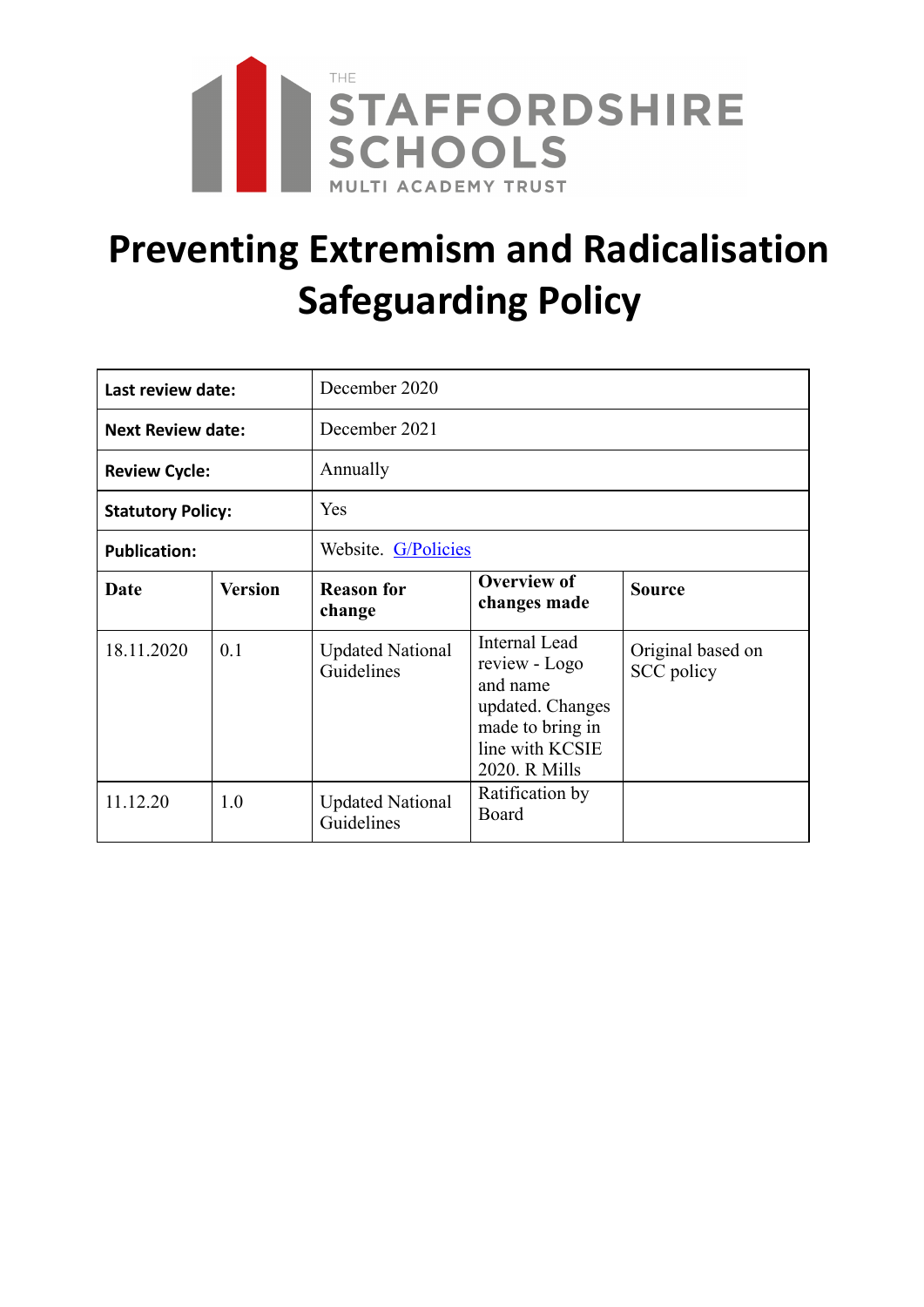

# **Safeguarding Team**

All Staff and Directors of The Small Schools Multi Academy Trust are responsible for Safeguarding and receive regular training. However, there are a number of 'Key Personnel' who hold specific Safeguarding Responsibilities' as identified below.

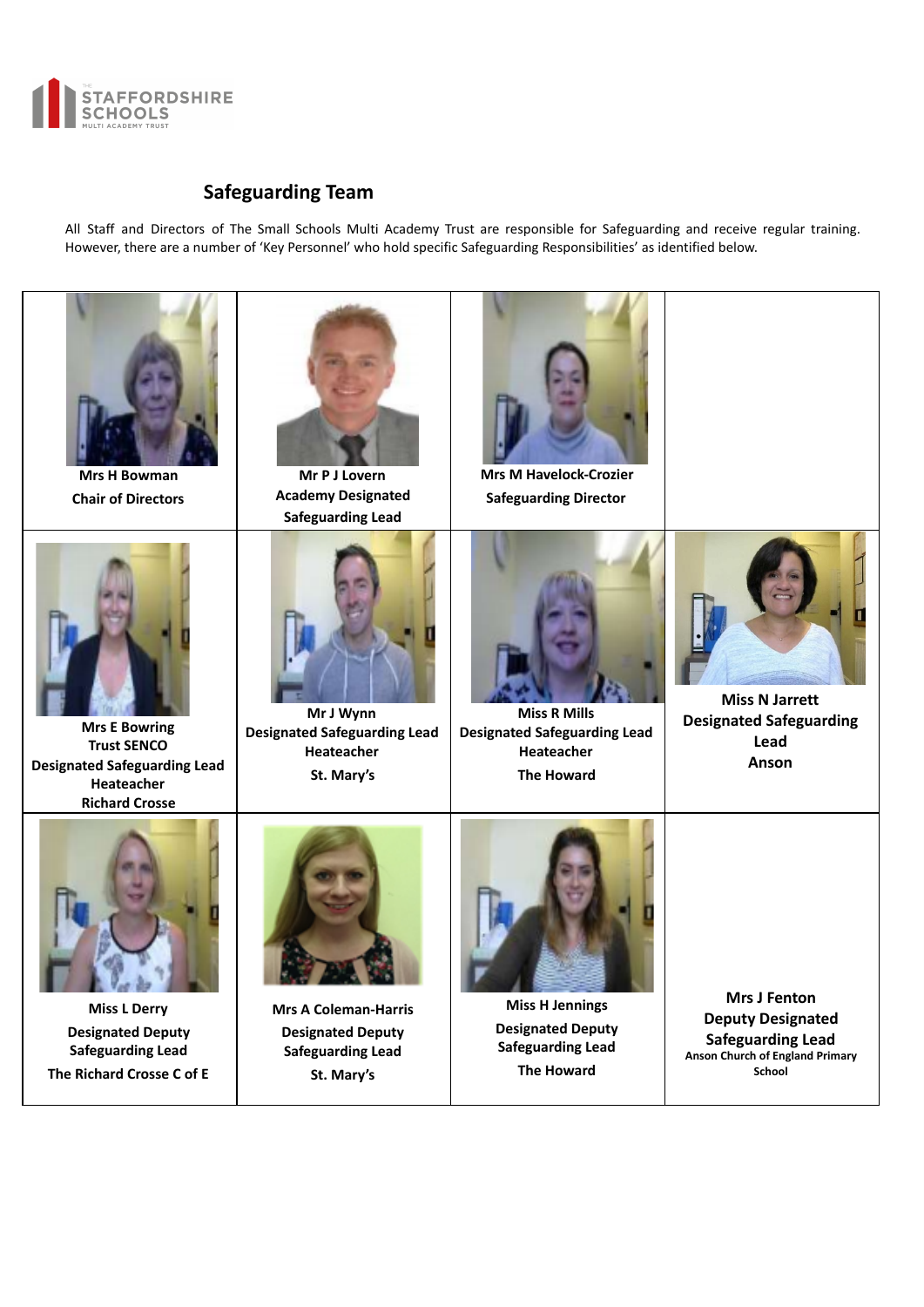# **First Response Team (including LADO advice) : 0800 131 3126**

**Emergency Duty Team (for out of office hours referrals for children) : 0845 604 2886** 

**Staffordshire Prevent Team : 01785 232054 or prevent@staffordshire.pnn.police.uk** 

# *LST Support Team Contacts*

# **The Richard Crosse Church of England Primary School**

Uttoxeter LST6 – Uttoxeter.LST6@staffordshire.gov.uk

Faye Gibson - 01889 256400

# **The St. Mary's Church of England Primary School**

Rugeley LST14 – Rugeley.LST14@staffordshire.gov.uk

Wendy Tarbuck – 01543 512318

# **The Howard Primary School**

Glascote LST10 – Glascote.LST10@staffordshire.gov.uk

Patty Birt – 01827 475555

# **Anson Church of England Primary School**

Uttoxeter LST6 – Uttoxeter.LST6@staffordshire.gov.uk

Faye Gibson - 01889 256400

# **Staffordshire County Council – Education Safeguarding Advice Service 01785 895836 esas@staffordshire.gov.uk**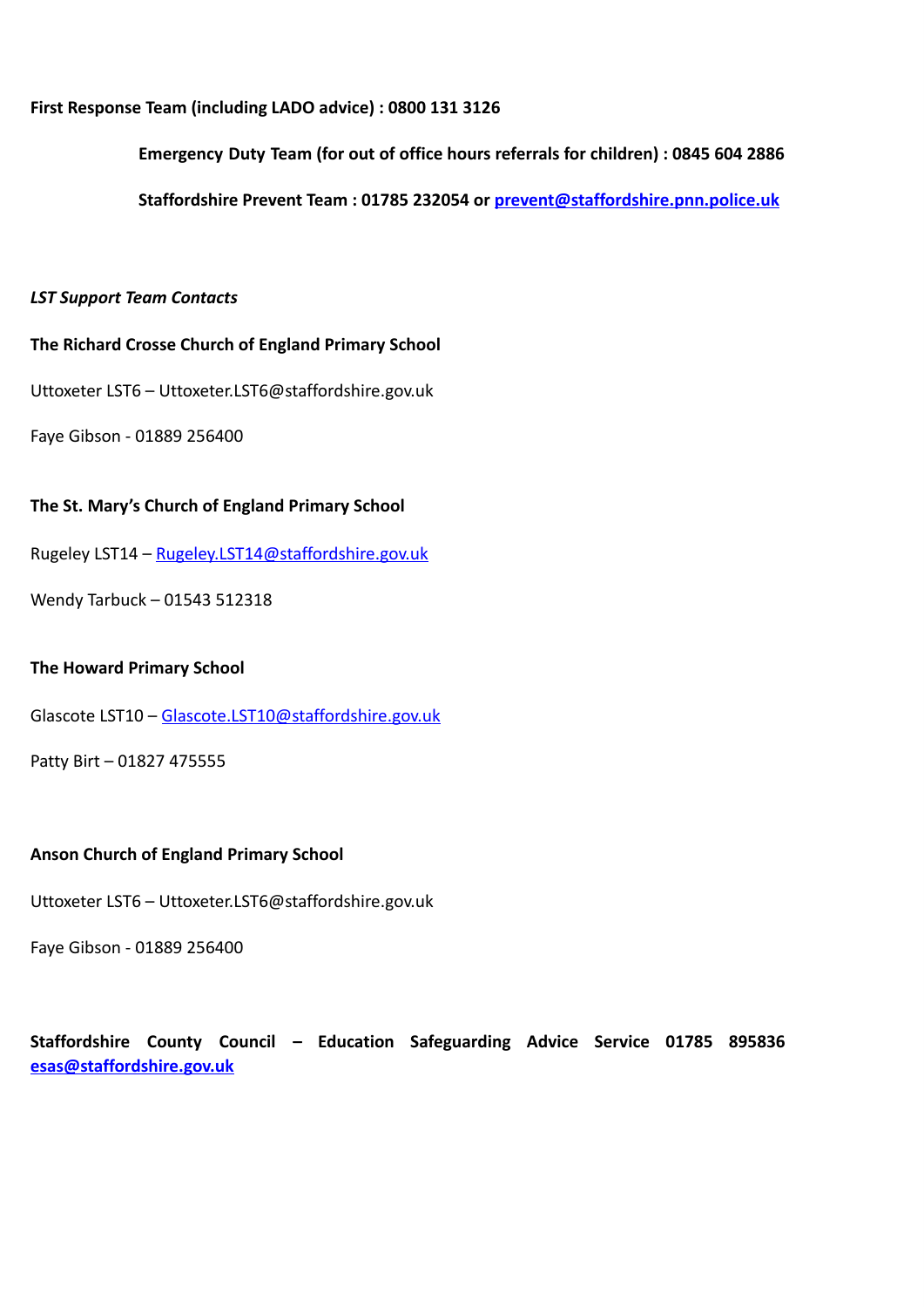#### **Introduction**

The Staffordshire Schools Multi Academy Trust (TSSMAT) is committed to providing a secure environment for pupils, where children feel safe and are kept safe. All staff and volunteers working at our schools recognise that safeguarding is everyone's responsibility irrespective of the role they undertake or whether their role has direct contact or responsibility for children or not.

Under the Counter Terrorism and Security Act 2015 the school also has a statutory duty to have due regard to the need to prevent people from being drawn into terrorism.

This policy is one element within our overall school arrangements to Safeguard and Promote the Welfare of all Children in line with our statutory duties set out in section 157 of the Education Act 2002 and should be read in conjunction with the Trust's Safeguarding Policies.

This Policy also draws upon the guidance contained in the "Staffordshire SSCB Procedures" and DfE Guidance "Keeping Children Safe in Education, 2020"; and specifically DCSF Resources "Learning Together to be Safe", "Prevent: Resources Guide", "Tackling Extremism in the UK", DfE's "Teaching Approaches that help Build Resilience to Extremism among Young People" and Peter Clarke's Report of July 2014 .

# **School Ethos and Practice**

When operating this policy, The Staffordshire Schools Multi Academy Trust uses the following accepted Governmental definition of extremism which is:

'Vocal or active opposition to fundamental British values, including democracy, the rule of law, individual liberty and mutual respect and tolerance of different faiths and beliefs; and/or calls for the death of members of our armed forces, whether in this country or overseas'.

There is no place for extremist views of any kind in any of our schools, whether from internal sources – pupils, staff or directors, or external sources - school community, external agencies or individuals. Our pupils see our schools as safe places where they can explore controversial issues safely and where our teachers encourage and facilitate this – we have a duty to ensure this happens.

At TSSMAT, we recognise that extremism and exposure to extremist materials and influences can lead to poor outcomes for children and so should be addressed as a safeguarding concern as set out in this policy. We also recognise that if we fail to challenge extremist views, we are failing to protect our pupils.

Extremists of all persuasions aim to develop destructive relationships between different communities by promoting division, fear and mistrust of others based on ignorance or prejudice and thereby limiting the life chances of young people. Education is a powerful weapon against this; equipping young people with the knowledge, skills and critical thinking, to challenge and debate in an informed way.

Therefore we will provide a broad and balanced curriculum, delivered by skilled professionals, so that our pupils are enriched, they understand and become tolerant of difference and diversity and also to ensure that they thrive, feel valued and not marginalised. Furthermore we are aware that young people can be exposed to extremist influences or prejudiced views from an early age which emanate from a variety of sources and media, including via the internet, and at times pupils may themselves reflect or display views that may be discriminatory, prejudiced or extremist, including using derogatory language.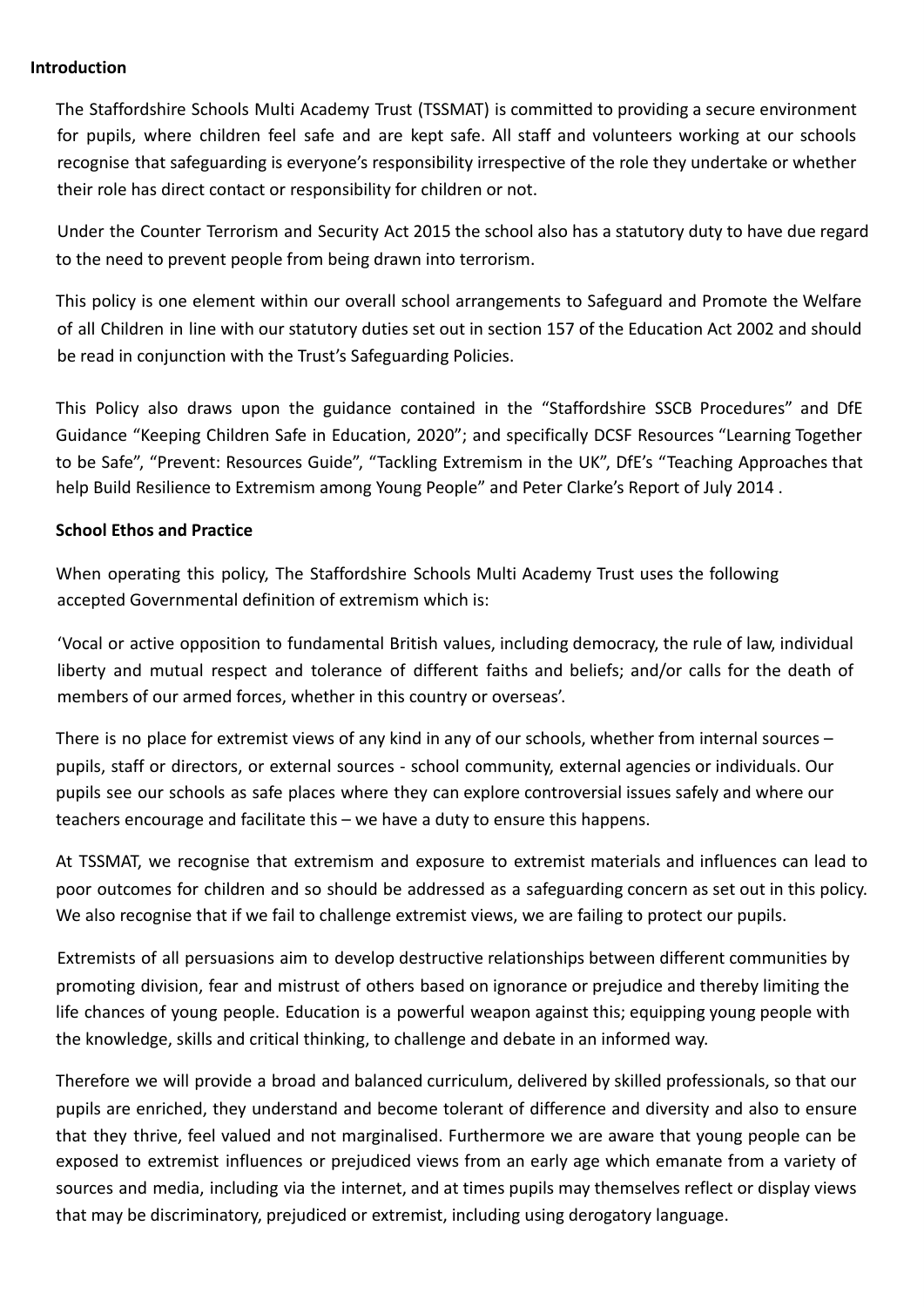Any prejudice, discrimination or extremist views, including derogatory language, displayed by pupils or staff will always be challenged and where appropriate dealt with in line with our Behaviour and Discipline Policy for pupils and the Code of Conduct for staff. Where misconduct by a teacher is proven the matter will be referred to the National College for Teaching and Leadership for their consideration as to whether a Prohibition Order is warranted.

As part of wider safeguarding responsibilities school staff will be alert to:

• Disclosures by pupils of their exposure to the extremist actions, views or materials of others outside of school, such as in their homes or community groups.

- Graffiti symbols, writing or artwork promoting extremist messages or images
- Pupils accessing extremist material online, including through social networking sites
- Parental reports of changes in behaviour, friendship or actions and requests for assistance

• Partner schools, local authority services, and police reports of issues affecting pupils in other schools or settings

- Pupils voicing opinions drawn from extremist ideologies and narratives
- Use of extremist or 'hate' terms to exclude others or incite violence

• Intolerance of difference, whether secular or religious or, in line with our equalities policy, views based on, but not exclusive to, gender, disability, homophobia, race, colour or culture

- Attempts to impose extremist views or practices on others
- Anti-Western or Anti-British views

TSSMAT will closely follow any locally agreed procedure as set out by the Local Authority and/or Staffordshire Safeguarding Children Board's agreed processes and criteria for safeguarding individuals vulnerable to extremism and radicalisation.

# **Teaching Approaches**

We will all strive to eradicate the myths and assumptions that can lead to some young people becoming alienated and disempowered, especially where the narrow approaches children may experience elsewhere may make it harder for them to challenge or question these radical influences. In our schools this will be achieved by good teaching, primarily via PSHE; but also by adopting the methods outlined in the Government's guidance 'Teaching approaches that help build resilience to extremism among young people' DfE 2011 and Promoting fundamental British values as part of SMSC in schools - Departmental advice for maintained schools-1 November 2014.

We will ensure that all our teaching approaches help our pupils build resilience to extremism and give pupils a positive sense of identity through the development of critical thinking skills. We will ensure that all our staff are equipped to recognise extremism and are skilled and confident enough to challenge it

We will be flexible enough to adapt our teaching approaches, as appropriate, as to address specific issues so as to become even more relevant to the current issues of extremism and radicalisation. In doing so we will apply the 'key ingredients' see Appendix A, and we will apply the methodologies set out in that document following the three broad categories of: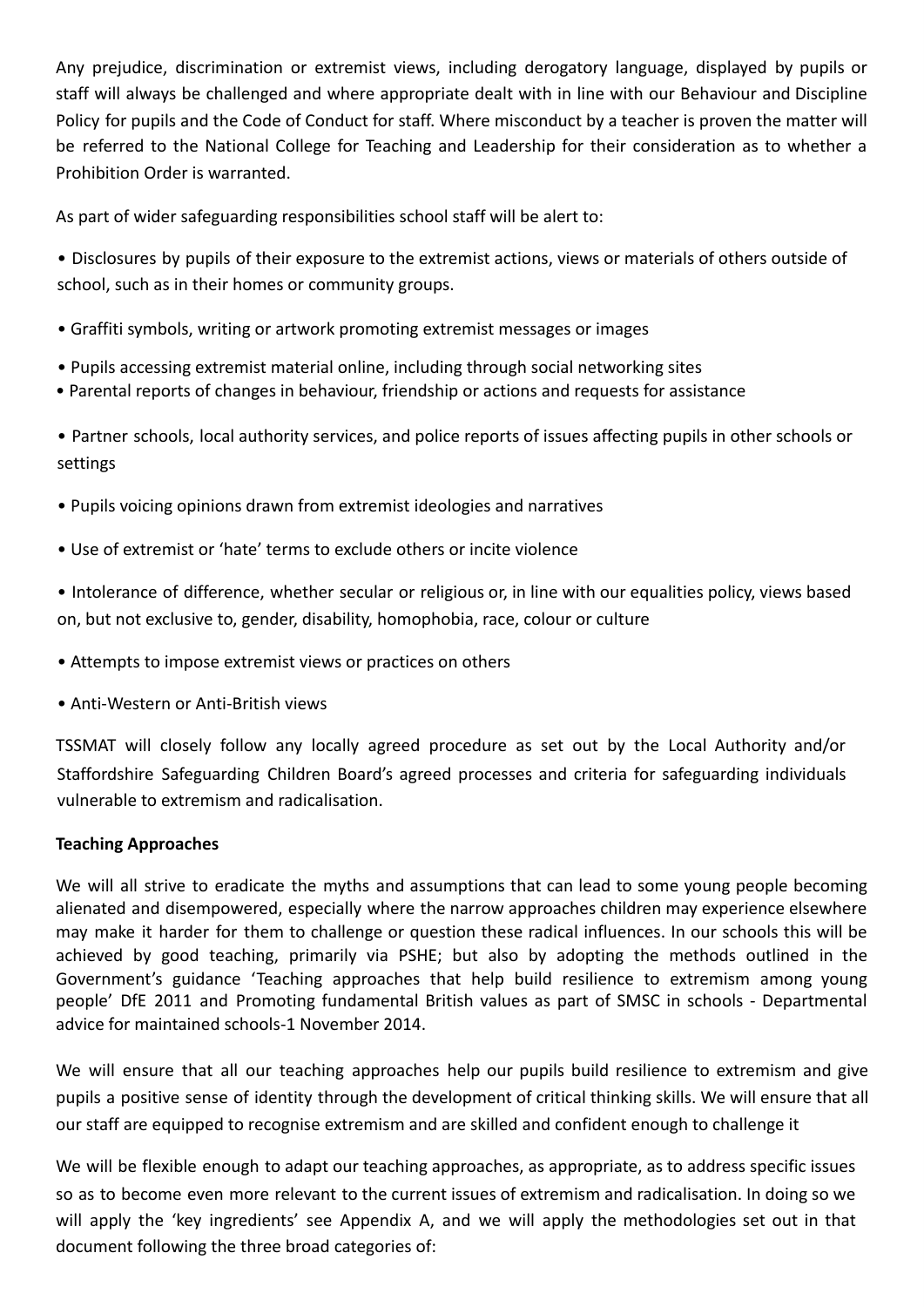- Making a connection with young people using a pupil centred approach
- Facilitating a 'safe space' for dialogue

• Equipping our pupils with the appropriate skills, knowledge, understanding and awareness for resilience

Therefore, this approach will be embedded within the ethos of our schools so that pupils know and understand what safe and acceptable behaviour is in the context of extremism and radicalisation. This will work in conjunction with our schools' approach to the spiritual, moral, social and cultural development of pupils as defined in OfSTED's School Inspection Handbook July 2019 and will include the sound use of assemblies to help further promote this rounded development of our pupils.

Our goal is to build mutual respect and understanding and to promote the use of dialogue not violence as a form of conflict resolution. We will achieve this by using a curriculum that includes:

- Citizenship programmes
- Open discussion and debate
- Work on anti-violence and a restorative approach addressed throughout the curriculum
- Focussed educational programmes

We will also work with local partners, families and communities in our efforts to ensure our schools understand and embrace our local context and values in challenging extremist views and to assist in the broadening of our pupil's experiences and horizons. We will help support pupils who may be vulnerable to such influences as part of our wider safeguarding responsibilities and where we believe a pupil is being directly affected by extremist materials or influences we will ensure that that pupil is offered mentoring. Additionally, in such instances our school will seek external support from the Local Authority and/or local partnership structures working to prevent extremism.

At The Staffordshire Schools Multi Academy Trust we will promote the values of democracy, the rule of law, individual liberty, mutual respect and tolerance for those with different faiths and beliefs. We will teach and encourage pupils to respect one another and to respect and tolerate difference, especially those of a different faith or no faith. It is indeed our most fundamental responsibility to keep our pupils safe and prepare them for life in modern multi-cultural Britain and globally.

# **Use of External Agencies and Speakers**

At The Small Schools Multi Academy Trust we encourage the use of external agencies or speakers to enrich the experiences of our pupils, however we will positively vet those external agencies, individuals or speakers who we engage to provide such learning opportunities or experiences for our pupils. Such vetting is to ensure that we do not unwittingly use agencies that contradict each other with their messages or that are inconsistent with, or are in compete opposition to, the school's values and ethos. We must be aware that in some instances the work of external agencies may not directly be connected with the rest of the school curriculum, so we need to ensure that this work is of benefit to pupils.

We will assess the suitability and effectiveness of input from external agencies or individuals to ensure that: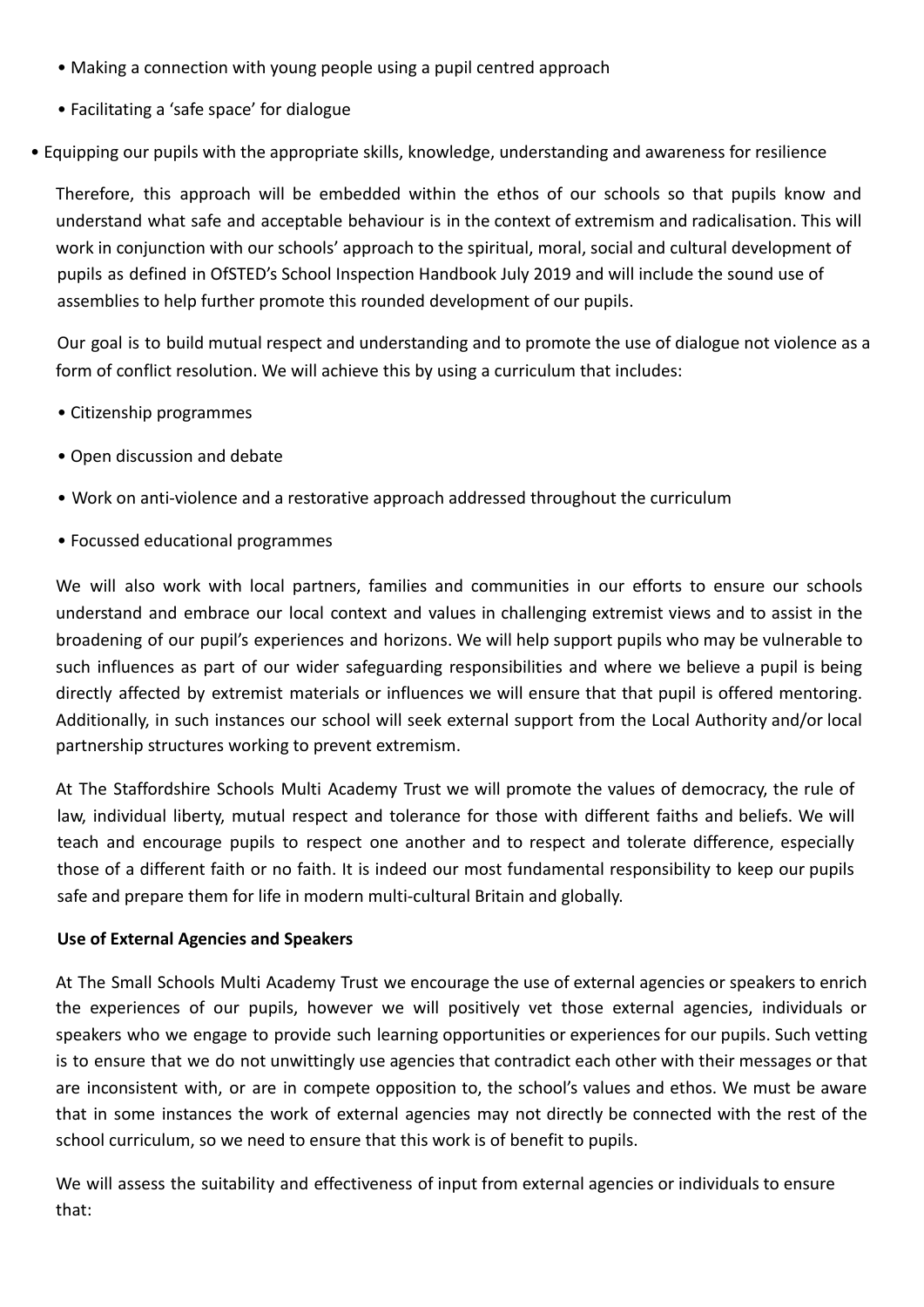• Any messages communicated to pupils are consistent with the ethos of the schools and do not marginalise any communities, groups or individuals

• Any messages do not seek to glorify criminal activity or violent extremism or seek to radicalise pupils through extreme or narrow views of faith, religion or culture or other ideologies

- Activities are properly embedded in the curriculum and clearly mapped to schemes of work to avoid contradictory messages or duplication.
- Activities are matched to the needs of pupils
- Activities are carefully evaluated by schools to ensure that they are effective

We recognise, however, that the ethos of our schools is to encourage pupils to understand opposing views and ideologies, appropriate to their age, understanding and abilities, and to be able to actively engage with them in informed debate, and we may use external agencies or speakers to facilitate and support this.

Therefore by delivering a broad and balanced curriculum, augmented by the use of external sources where appropriate, we will strive to ensure our pupils recognise risk and build resilience to manage any such risk themselves where appropriate to their age and ability but also to help pupils develop the critical thinking skills needed to engage in informed debate.

# **Referring Concerns**

Where there are concerns of extremism or radicalisation parents, pupils and staff will be encouraged to make use of our internal systems to raise any issue in confidence with senior management. Our lead person for Prevent is Mr Paul Lovern, who would normally be the first point of contact should there be concerns. If for any reason this creates a difficulty for the referrer, they can contact the Local Authority 'Prevent' co-ordinator, First Response Team, Education Safeguarding Advice Service or Ofsted depending on the level of concern. Contact details for these agencies can be found at the end of this policy document

Staff should refer to the Academies Whistle Blowing Policy under which they are entitled to employment protection for raising genuine concerns outside of the school environment.

# **Child Protection**

Please refer to our Safeguarding Policy for the full procedural framework on our Child Protection duties.

Staff will be alert to the fact that whilst Extremism and Radicalisation is broadly a safeguarding issue there may be some instances where a child or children may be at direct risk of harm or neglect. For example; this could be due to a child displaying risky behaviours in terms of the activities they are involved in or the groups they are associated with or staff may be aware of information about a child's family that may equally place a child at risk of harm. (These examples are for illustration and are not definitive or exhaustive)

Therefore all adults working for TSSMAT (including visiting staff, volunteers', contractors, and students on placement) are required to report instances where they believe a child may be at risk of harm or neglect to the Academies Designated Safeguarding Lead or in his absence the Designated Safeguarding Lead for the school who will make a referral to children's social care or the Staffordshire Prevent team when appropriate.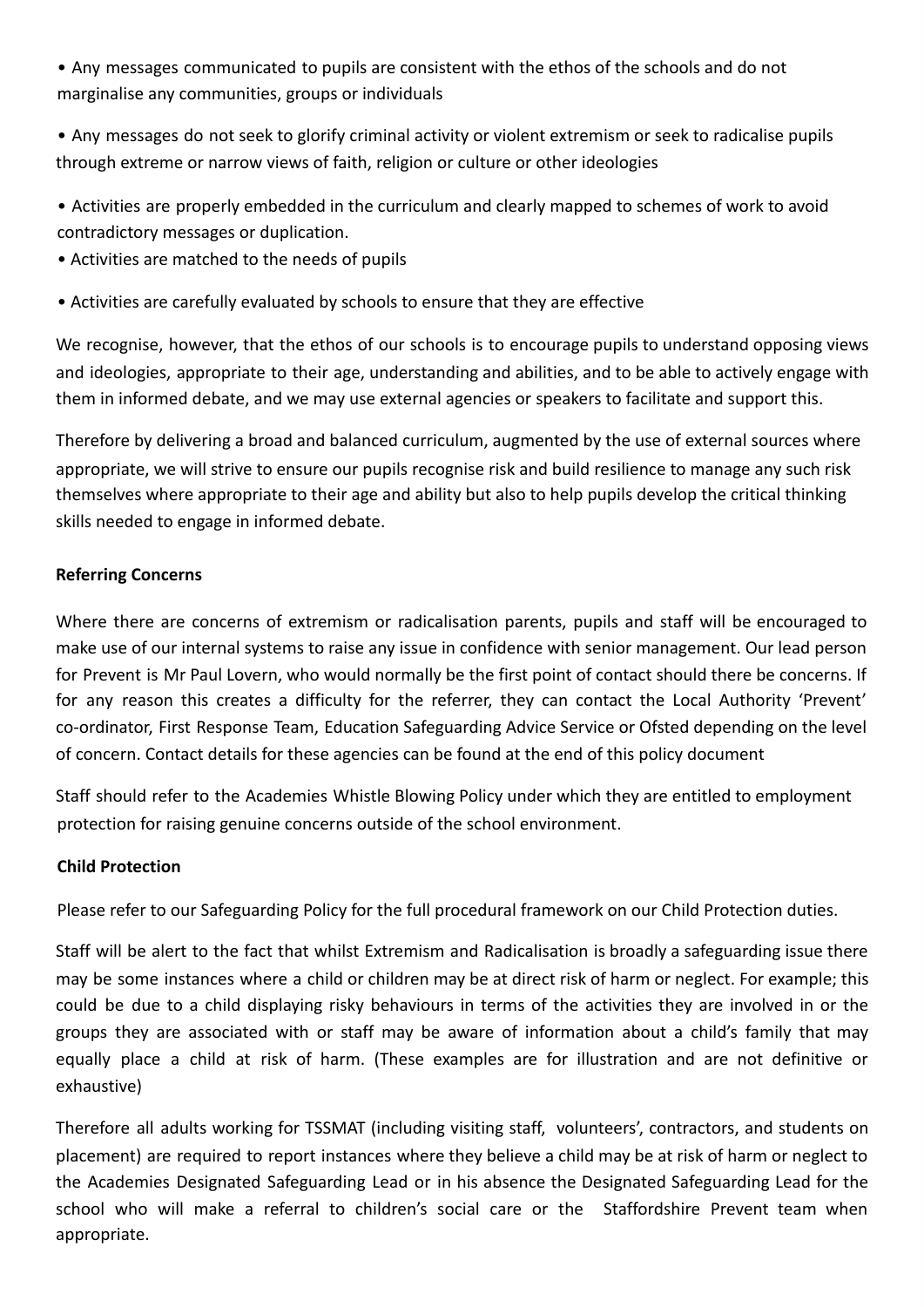The Designated Safeguarding Leads works in line with the responsibilities as set out at Annex B of the DfE Guidance 'Keeping Children Safe in Education' 2020.

The Academies Designated Safeguarding Lead is the focus person and local 'expert' for school staff, and others, who may have concerns about an individual child's safety or well-being and is the first point of

contact for external agencies. In line with Recommendation 2 of Peter Clarke's Report; the role of the Academies' Designated Safeguarding Lead will be extended, at the appropriate time, to include the responsibilities of the PREVENT strand of the Government's counter-terrorism strategy.

# **Training**

All staff, including temporary staff, and volunteers will receive an induction in regard to our Safeguarding policy and procedures. This will include information and guidance about our duty to prevent people from being drawn into terrorism.

Whole school training in regard to safeguarding and child protection will be organised for staff, directors and volunteers at least every three years and will comply with the prevailing arrangements approved by Staffordshire Safeguarding Children Board and will, in part, include awareness raising on extremism and radicalisation and its safeguarding implications.

The Trust's Designated Safeguarding Lead and individual schools Designated Safeguarding Leads will attend appropriate and relevant training courses in regard to safeguarding children, including the appropriate inter-agency training organised by the Safeguarding Children Board at least every two years. This will include accessing training on extremism and radicalisation and its safeguarding implications. The Designated Safeguarding Lead will ensure that all adults working in the school receive appropriate levels of training, guidance and support in regard to safeguarding children from extremism and radicalisation.

# **Recruitment and staff conduct**

The arrangements for recruiting all staff, permanent and volunteers, to our school will follow guidance for safer recruitment best practice in education settings, including, but not limited to, ensuring that DBS checks are always made at the appropriate level, that references are always received and checked and that we complete and maintain a single central record of such vetting checks. We will apply safer recruitment best practice principles and sound employment practice in general and in doing so will deny opportunities for inappropriate recruitment or advancement.

We will be alert to the possibility that persons may seek to gain positions within our schools so as to unduly influence our schools' character and ethos. We are aware that such persons seek to limit the opportunities for our pupils thereby rendering them vulnerable to extremist views and radicalisation as a consequence. Therefore, by adhering to safer recruitment best practice techniques and by ensuring that there is an ongoing culture of vigilance within our school and staff team we will minimise the opportunities for extremist views to prevail.

Referrals to the Staffordshire LADO service will be made when appropriate as per statutory guidance and our Safeguarding Children Policy.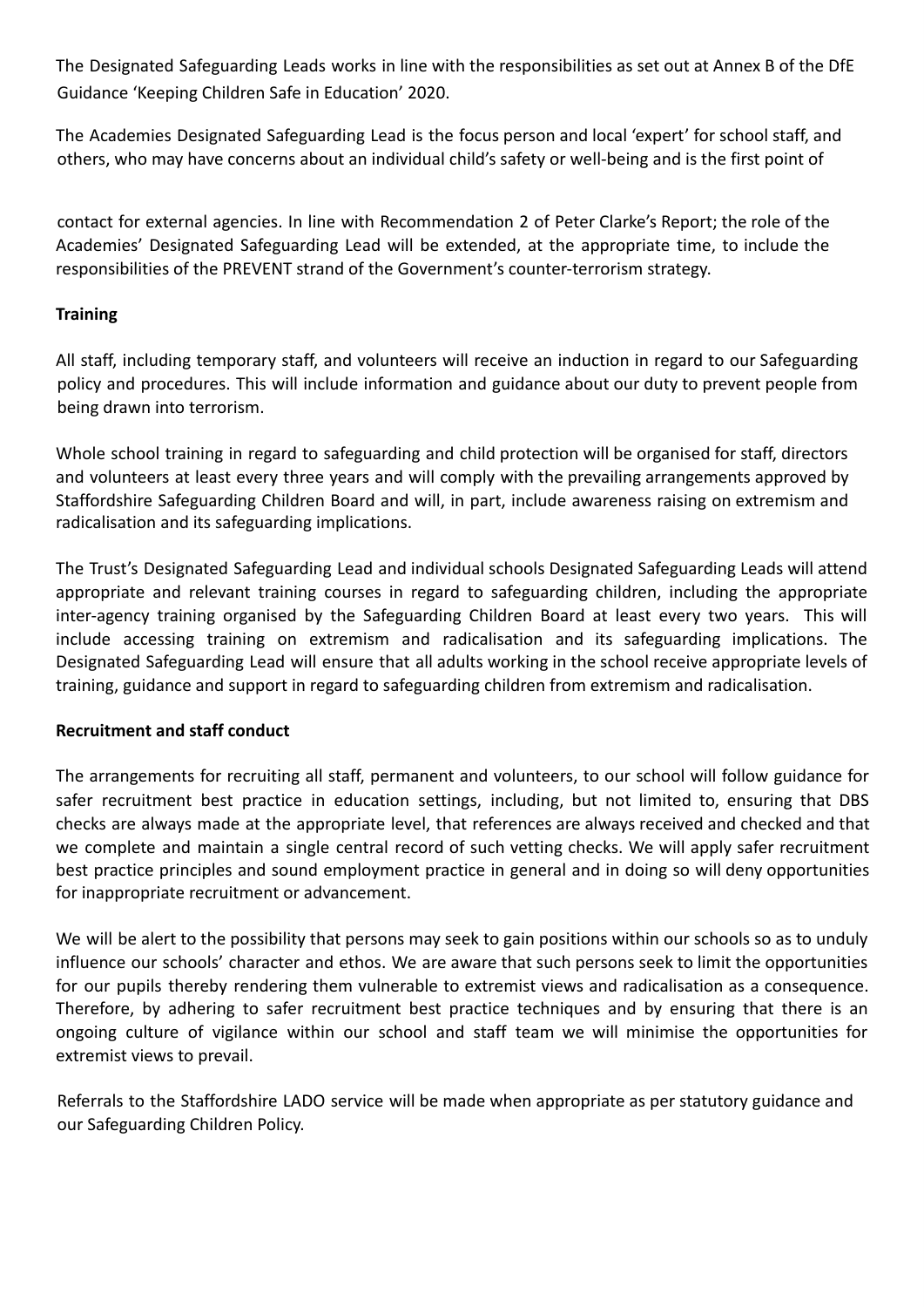# **Role of The Board of Directors**

The Trust's Board of Directors will undertake appropriate training to ensure that they are clear about their role and the parameters of their responsibilities as Directors, including their statutory safeguarding duties. The Board of Directors will support the ethos and values of our schools and will support the Academy in tackling extremism and radicalisation. In line with Recommendation 13 of Peter Clarke's report details of our Board of Directors are published on our school website to promote transparency. In line with the provisions set out in the DfE guidance 'Keeping Children Safe in Education, 2020 the Board of Directors will challenge the school's senior management team on the delivery of this policy and monitor its effectiveness.

Directors will review this policy regularly (annually) and may amend and adopt it outside of this timeframe in accordance with any new legislation or guidance or in response to any quality assurance recommendations pertaining to the delivery of this policy and the overall safeguarding arrangements made.

# **Policy Adoption, Monitoring and Review**

This policy was considered and adopted by the Board of Directors in line with their overall duty to safeguard and promote the welfare of children as set out in the DfE guidance 'Keeping Children Safe in Education 2020'. Parents will be issued with a hard copy of this policy on request. This policy will also be made available to parents via the school website.

The Board of Directors will actively evaluate the effectiveness of this policy by monitoring the staff group's understanding and application of the procedures within this policy as per our duty to safeguard and promote the welfare of children. **References** :

Staffordshire Safeguarding Children Board procedures can be found on: www.staffsscb.org.uk

SSCB Procedure 6L: Safeguarding People who are vulnerable to being drawn into violent extremism and / or terrorism in Staffordshire & Stoke on Trent

Prevent Duty Guidance: https://www.gov.uk/government/publications/protecting-children-from radicalisation-the-prevent-duty

Ofsted Handbook 2019

https://assets.publishing.service.gov.uk/government/uploads/system/uploads/attachment\_data/file/8431 08/School\_inspection\_handbook -\_section\_5.pdf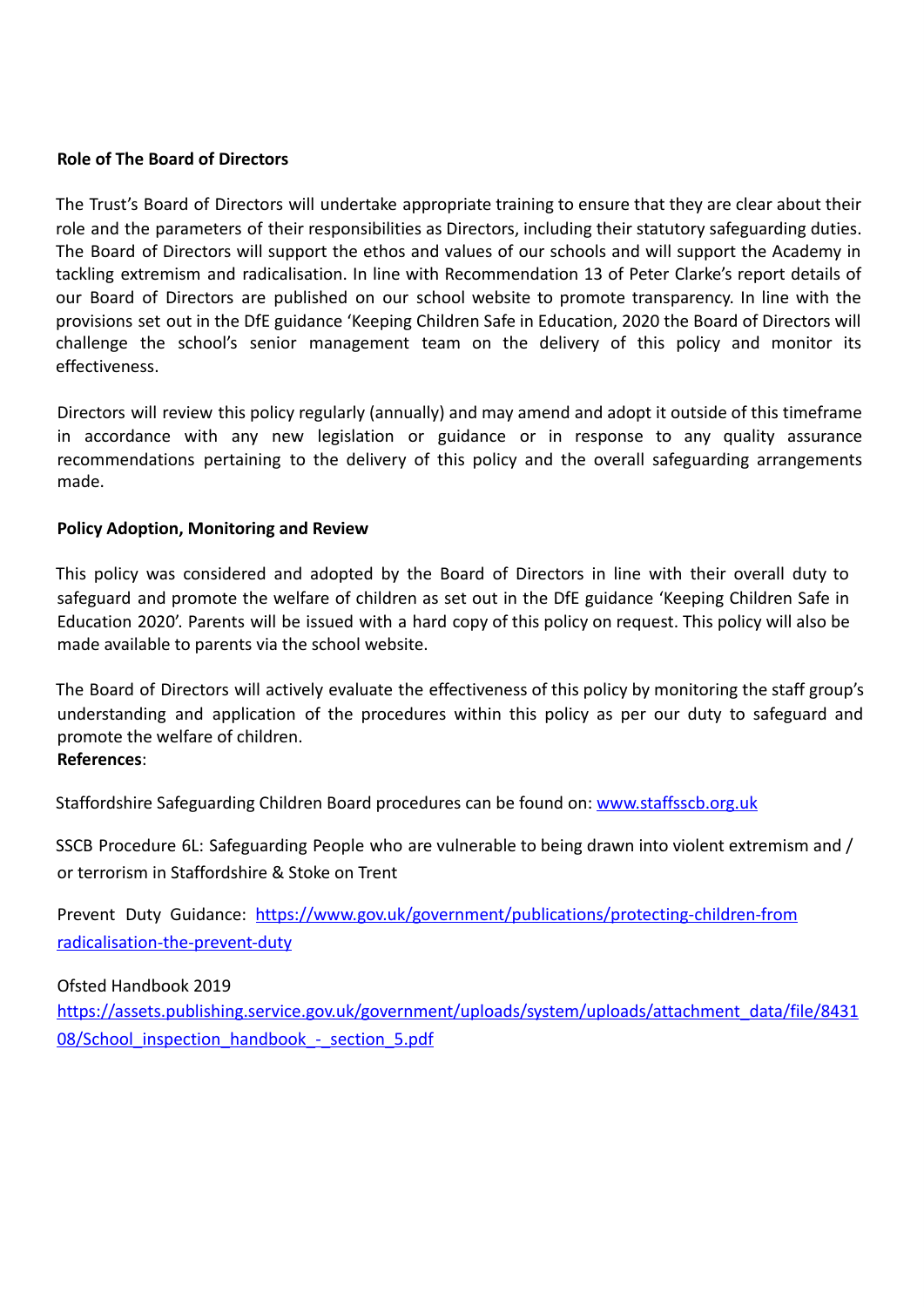#### **Appendix A**

# **Push Factors Key Ingredients Pull Factors**

Factors which push/make an individual vulnerable to extremist messages **Teacher confidence and skills** in dealing with difficult and sensitive issues Factors that draw young people into extremist messages Lack of excitement, frustration

# **Teacher attitude/behaviours**

∙ Need to be able to admit that do not necessarily know the

answers

- ∙ Able to acknowledge that controversial issues/matters exist
- ∙ Willingness to seek help when not sure what to do/how to assist
- ∙ Understanding that they have a role to play re this agenda

# Confident and charismatic recruiters

Lack of a sense of achievement seen as significant. Lacking purpose/confidence in the future/life goals.

# **Specific knowledge**

- ∙ Some understanding of other cultures and religions and belief systems
- ∙ Knowledge of alternate values framework

Networks/sense of belonging

# Lacking an outlet for views **Teaching pedagogy**

- ∙ Working with pupils to enable them to develop critical
- thinking skills (to be able to see through propaganda…
- ∙ Enabling pupils to see multiple perspectives
- ∙ Enabling pupils to deal with difficult situations
- ∙ Utilizing multiple resources/methods
- ∙ Working with young people to enable them to develop and

have pride in sense of self and sense of having multiple identities

∙ Linking schoolwork with the wider community

Gaps in knowledge and or understanding of Islam both young people and their parents A sense of injustice

Persuasive clear message which exploit knowledge gaps

Wider community views which promote extremist views or do not actively oppose extremism

Actual or perceived humiliating experiences this may be linked to sense of injustice. The experiences may be of being bullied, put down etc.

Exclusion – a lack of belonging to peer/community networks, groups etc.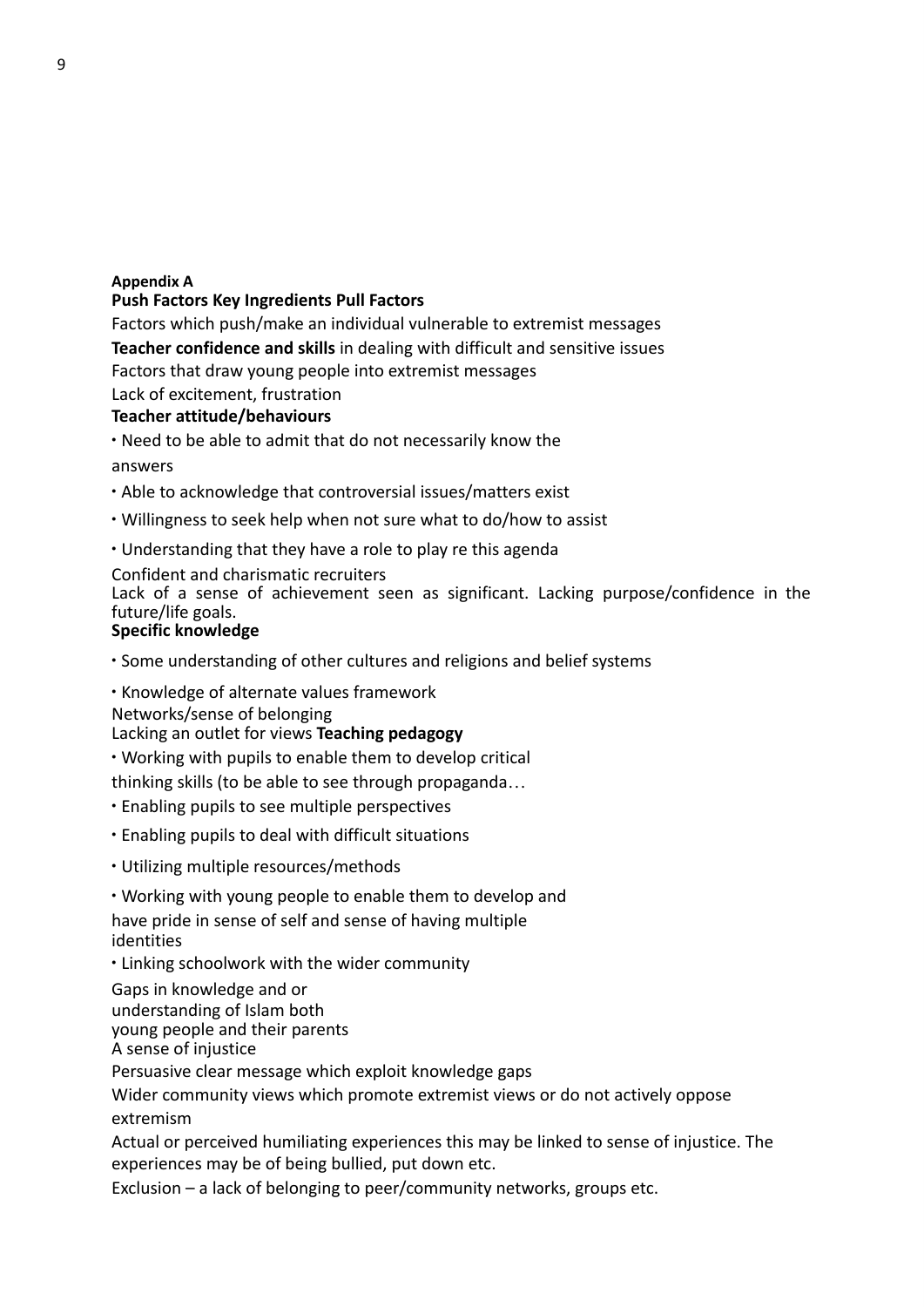# **Appendix B – Referral Pathway**

#### **Prevent**

# **What do I do if I have concerns about an individual in relation to extremism or radicalisation?**

If you have concern about an individual in relation to extremism or radicalisation in the first instance you should report this to the Academies Designated Safeguarding Lead. If you are the person making the referral to the Prevent Team they will be able to offer appropriate advice and guidance and will refer into the Channel process, if required.

**Prevent Co-ordinator**  Tel: 01785 232054

**Prevent Team**  Tel: 01785 238239 or 01785 233109 Email: prevent@staffordshire.pnn.police.uk

# **What is Channel?**

Channel is a key element of the Prevent Strategy. It is a multi-agency approach to protect people at risk of radicalisation. Channel uses existing collaboration between local authorities, statutory partners, the police and the local community to identify individuals at risk of being drawn into terrorism, assess the nature and extent of that risk and develop the most appropriate support for the individuals concerned.

More information about Channel can be found at:

https://www.gov.uk/government/uploads/system/uploads/attachment\_data/file/118194/channel

guidance.pdf **What happens once I have raised a concern about an individual with the Prevent Team?**  Prevent Team Officers would liaise with you to discuss your concerns. They would complete a vulnerability assessment for the individual (either by engaging directly with them or based on information given by the referrer, depending on the circumstances).

The information would then be used to make a decision as to whether the case needed to be discussed at the next Channel meeting, where the assessment is discussed and agencies are invited to contribute any shared knowledge about the individual from their own area of business. The vulnerability assessment scoring is also discussed,

and a decision made about how to ensure the most suitable outcomes for the individual are achieved. If the case is not accepted into the Channel process at this stage, it will be referred back to the Case Management process, where appropriate alternative support and engagement for the individual will be identified.

If an individual who has been referred to Channel is the subject of an existing statutory process (for example, child protection processes) the Prevent Team would endeavour to contribute to the statutory process along with the other key partners who were working together to achieve the best outcomes for the individual concerned.

The person making the referral will be kept informed and, in many cases, would be involved in decision making going forward.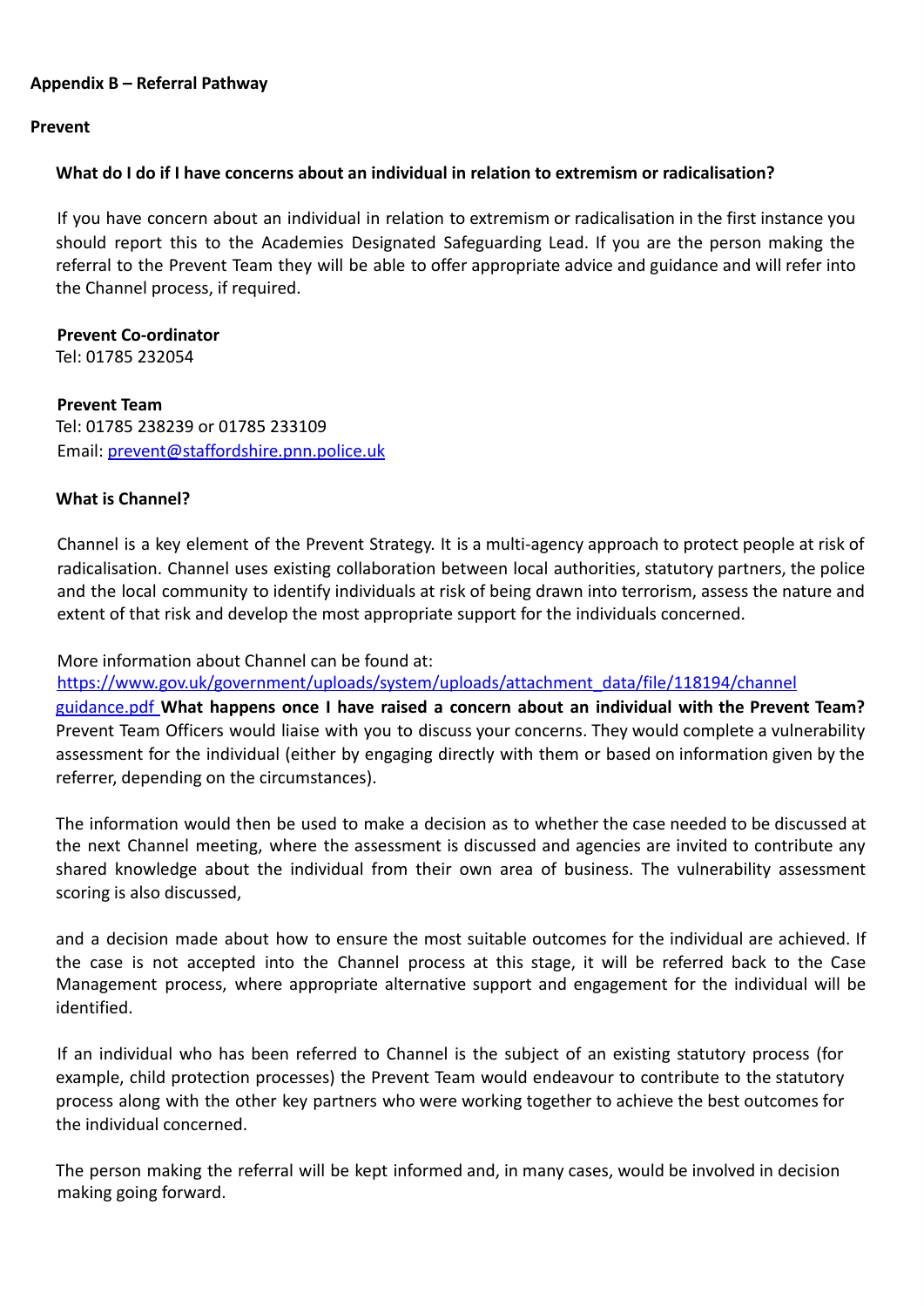# **Channel Process**

The diagram shows the different stages within the Channel process:

\* When an individual is identified as a potential cause for concern in relation to Prevent, a referral will be made to Prevent Team.

# **Identification /**

# **Initial Referral \***

|                                                               | decisions at 6 and 12<br>months |  |  |  |  |  |
|---------------------------------------------------------------|---------------------------------|--|--|--|--|--|
| <b>Preliminary</b>                                            |                                 |  |  |  |  |  |
| <b>Screening Referrals Assessment</b>                         |                                 |  |  |  |  |  |
| · Screen referral to Determine suitabilitynot appropriate not |                                 |  |  |  |  |  |
| ensure there is a (alternative support                        |                                 |  |  |  |  |  |
| specific vulnerabilitymechanisms).                            |                                 |  |  |  |  |  |
| around radicalisation                                         |                                 |  |  |  |  |  |
| and the<br>Collective<br>referral<br>is<br>not                |                                 |  |  |  |  |  |
| orassessment<br>malicious                                     | οf                              |  |  |  |  |  |
| misinformed.                                                  |                                 |  |  |  |  |  |
| vulnerability and risk.                                       |                                 |  |  |  |  |  |
| Maintain<br>proper <sub>1</sub>                               |                                 |  |  |  |  |  |
| <b>Review</b><br>record.<br>٠                                 | panelappropriate                |  |  |  |  |  |
|                                                               |                                 |  |  |  |  |  |

# **appropriate**

|                                                      |                               | appropriate |                                                           |  |
|------------------------------------------------------|-------------------------------|-------------|-----------------------------------------------------------|--|
| seek                                                 | endorsement <sub>Useful</sub> | Contacts:   | <b>Staffordshire</b>                                      |  |
|                                                      | <b>Multi-Agency Panel</b>     |             |                                                           |  |
|                                                      |                               |             |                                                           |  |
|                                                      |                               |             | · Review progress.                                        |  |
| . Review of vulnerability assessment and risk.       |                               | review      |                                                           |  |
| . Collective assessment of support needs.            |                               |             |                                                           |  |
| . Develop support plan.                              |                               |             |                                                           |  |
| . Identify and procure appropriate support<br>packs. |                               |             | <b>Delivery of Support</b><br><b>Prevent Co-ordinator</b> |  |

Tel: 01785 232054

12